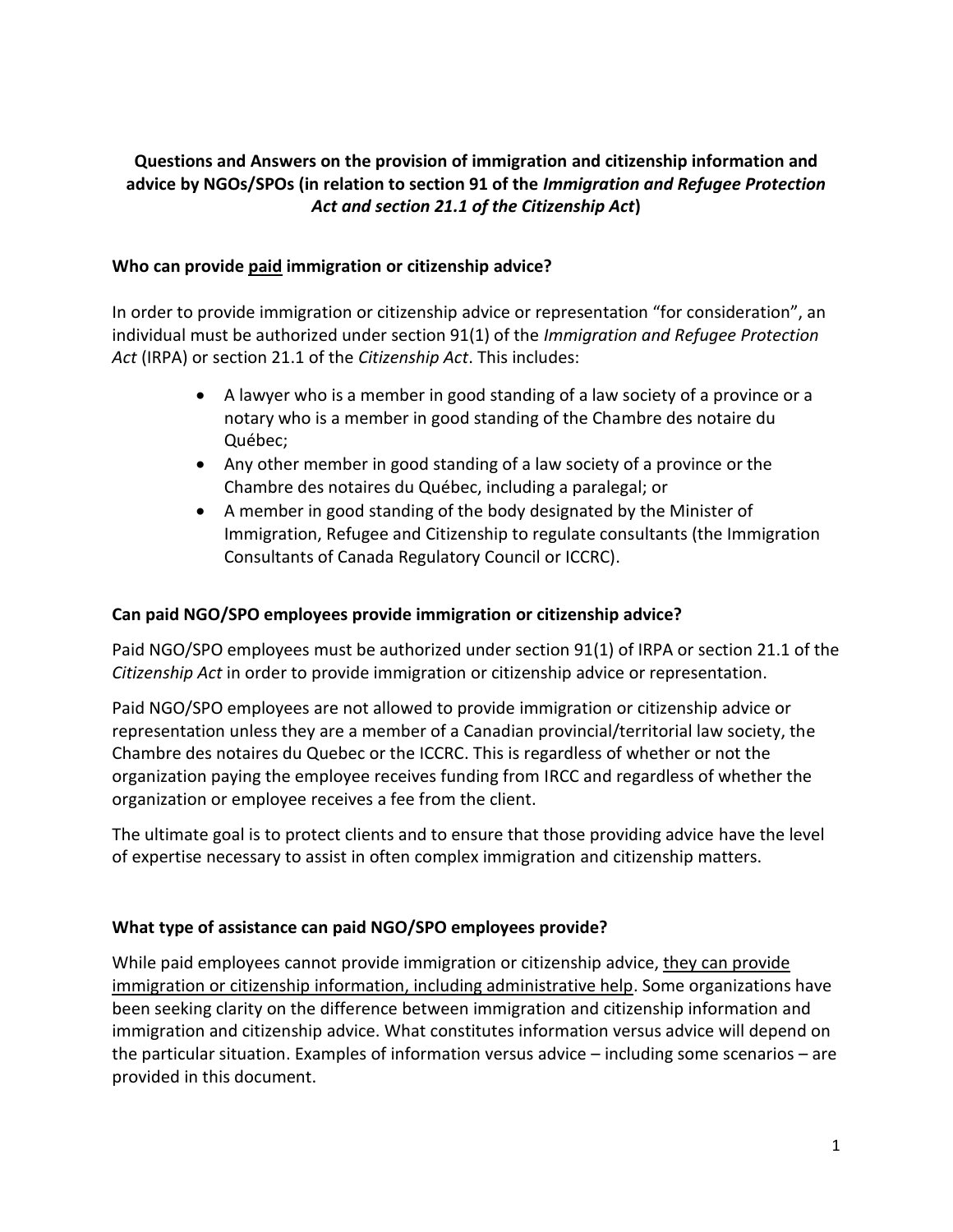**My organization provides immigration/citizenship information to its clients/members - is funding available from the Government of Canada to help cover costs associated with giving this information?** 

IRCC will not be providing funding for the provision of immigration or citizenship information.

# **What type of immigration or citizenship information (including administrative help) can paid NGO/SPO employees provide?**

*\*Note that the examples are for illustrative purposes only and do not cover every possible scenario. What constitutes information versus advice will depend on the particular situation. It is the responsibility of organizations and their employees to ensure that their paid employees are in conformity with the legislation and – when needed – organizations should seek legal counsel.*

- direct someone to the IRCC website to find information on:
	- $\circ$  citizenship and immigration programs
	- o application forms, or
	- o authorized representatives
- help someone to use a computer to view, upload, download and/or print electronic documents from the IRCC website
- provide administrative support in completing IRCC application forms:
	- $\circ$  transcribing responses and information provided by an applicant into IRCC application forms (employees should not guide clients on how to answer questions, including editing or making suggestions)
	- $\circ$  translating a document or providing a verbal translation for someone
- provide services such as:
	- o travel arrangements
	- $\circ$  couriers medical services (i.e. medical exams, DNA testing)
- Provide international students with information on how to select their courses or register
- conduct job interviews

# **What type of assistance are paid NGOs/SPO employees prohibited from providing if they are not authorized?**

*\*Note that the examples are for illustrative purposes only and do not cover every possible scenario. . What constitutes information versus advice will depend on the particular situation. It is the responsibility of organizations and their employees to ensure that their paid employees are in conformity with the legislation and – when needed – organizations should seek legal counsel.*

provide advice on which citizenship or immigration option(s) to pursue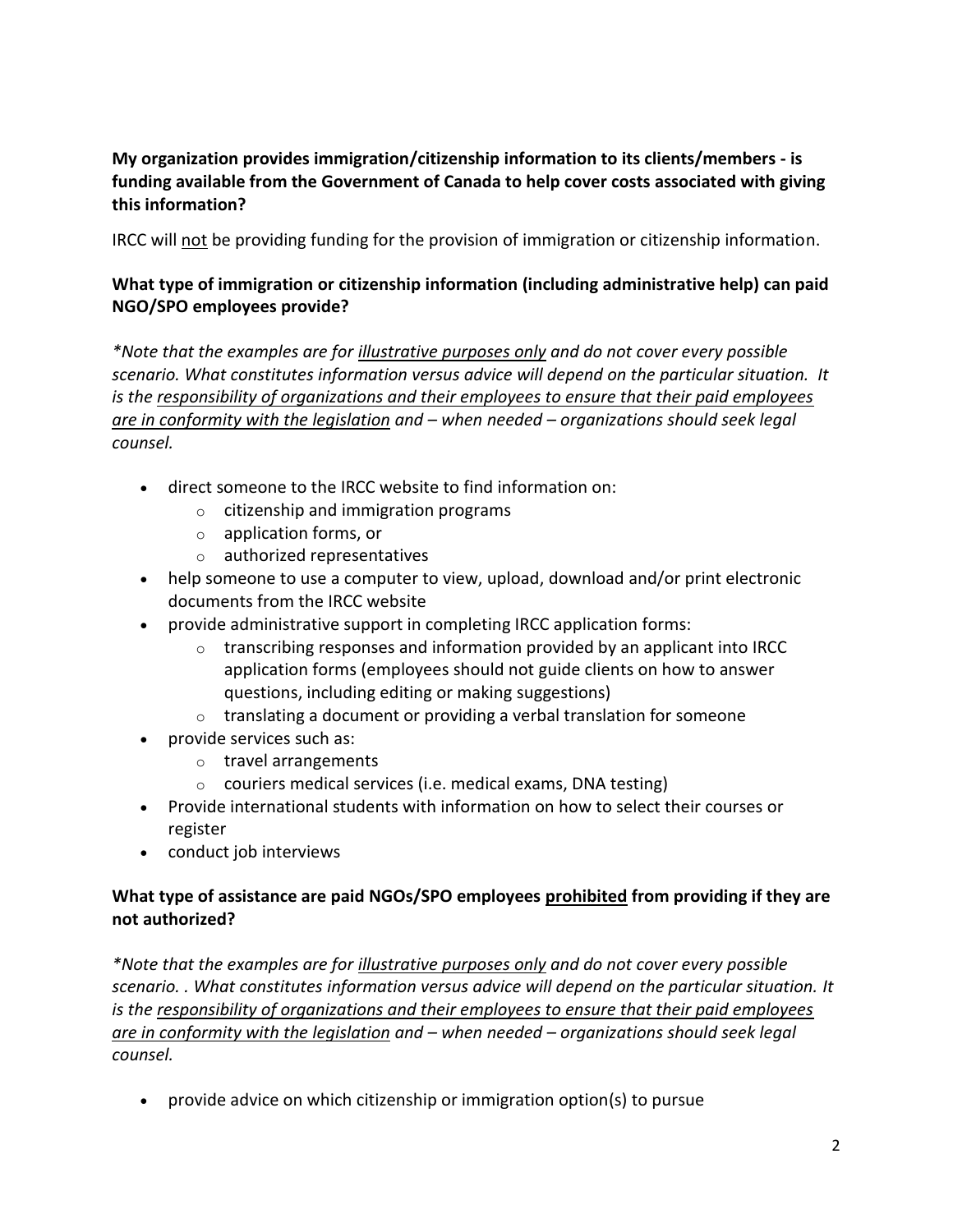- provide advice on how to respond to questions on an application form
- communicate with IRCC and the Canada Border Services Agency (CBSA) on a client's behalf (except for direct translation of a client's written or spoken submissions)
- represent a client in a citizenship or immigration application or proceeding
- represent a client in a Labor Market Impact Assessment (LMIA)
- advertise that they can provide citizenship or immigration advice or representation for consideration

## **Scenario 1**

Jose is a foreign national who has lived and worked in Canada for the past two years. He has a passport and a valid work permit. He would like to apply to become a Permanent Resident. Jose has obtained the appropriate application form, but he is having difficulties understanding certain sections of the form and needs help with translation. Jose goes to a local NGO and asks for assistance. The NGO employee meets with Jose and helps with translating the application form and transcribing Jose's responses word for word. The employee does not provide any advice to Jose, such as which program to apply to.

## Is the employee allowed to provide this type of immigration assistance?

Yes. In this scenario, the paid employee is providing information only - Jose knew which program he wanted to apply to and which form to complete. The employee simply translated the information on the form and transcribed Jose's responses.

## **Scenario 2**

Myriam is a Canadian citizen. Her mother lives in Sénégal and Myriam would like to sponsor her. Myriam plans to complete a Sponsorship Undertaking form but is having trouble finding the form. Myriam visits an NGO to seek help finding the form. The paid NGO employee points Myriam to the IRCC website and shows her where to find the Sponsorship Undertaking form. The employee also prints the form for Myriam.

## Is the employee allowed to provide this type of immigration assistance?

Yes. In this scenario, the paid employee helped Myriam find the form and printed it for her.

## **Scenario 3**

Alexander would like to become a Permanent Resident but is unclear on the steps required to become one. Alexander received advice from his friends, but he would like to speak to someone about the options available to him. He visits an NGO and asks for help. The employee points Alexander to the IRCC website and shows him where the application forms are found. Through their discussions, the employee advises Alexander on his best options for becoming a Permanent Resident. The employee also provides advice on how to respond to questions on the application form.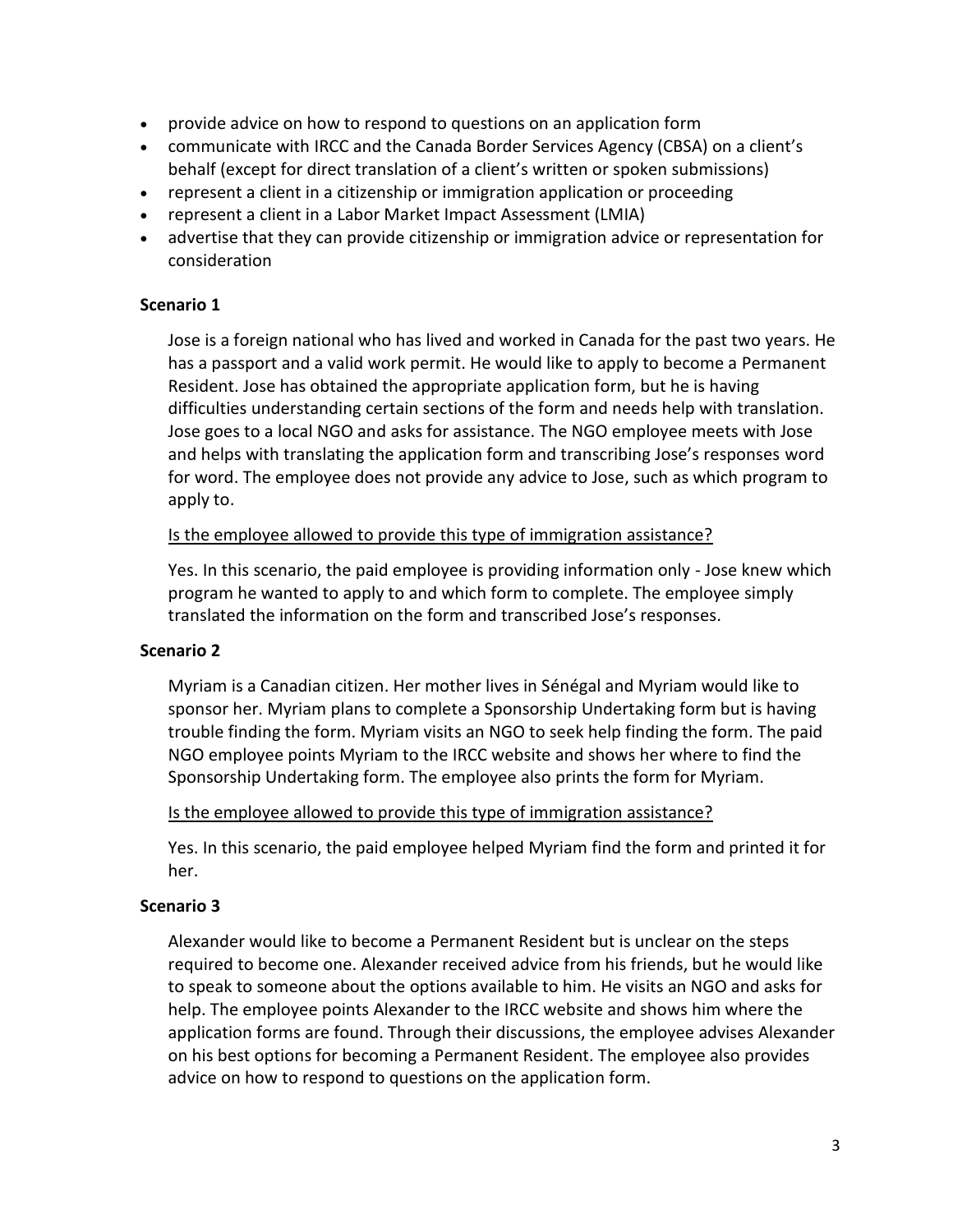## Is the employee allowed to provide this type of immigration assistance?

No, the employee is not be allowed to provide this type of immigration assistance unless the employee is authorized under section 91 of IRPA. In this scenario, the employee is providing immigration advice to Alexander. While the employee can point Alexander to the IRCC website, including where to find forms, the employee is not authorized to provide advice to Alexander on his best options for becoming a Permanent Resident or on how to respond to questions.

## **Scenario 4**

Carmen is a foreign national who has lived and worked in Canada for the past three years. Carmen would like to know how to become a Permanent Resident. She visits an NGO to ask for advice on which applications to complete. The paid NGO employee – who is also a member in good standing of the Immigration Consultants of Canada Regulatory Council (ICCRC) – meets with Carmen. The employee points Carmen to the IRCC website, explains the options available to Carmen and makes recommendations to Carmen on which program to apply to.

## Is the employee allowed to provide this type of immigration assistance?

Yes. In this scenario, the paid employee is authorized to provide advice to Carmen because the employee is a member in good standing with the ICCRC. In this scenario, it would also be necessary for the employee to advise Carmen of their membership in the ICCRC.

Note: If the paid employee was not a member in good standing of the ICCRC (or a member in good standing of a law society of a province, or a notary) the employee would not have been allowed to provide this type of immigration assistance.

# **Scenario 5**

Nima is a Canadian Permanent Resident through the Government-Assisted Refugee Program. Nima has a sister living outside of Canada. Nima visits a SPO because she would like more information on how to find a sponsor for her sister. A paid SPO employee reads the information off the website to Nima concerning the types of sponsorship options that are available and points Nima to the guides and forms which explain the requirements for each program. The employee also provides some assistance with translation. The employee and Nima complete the form together - the employee translates questions and transcribes Nima's answers. The employee does not provide advice to Nima on how best to find a sponsor for her sister.

## Is the employee allowed to provide this type of immigration assistance?

Yes. In this scenario, the employee is providing immigration information to Nima by pointing her to the IRCC website and offering translation. While the employee reads the types of sponsorship options available, the employee does not provide advice on how best to find a sponsor.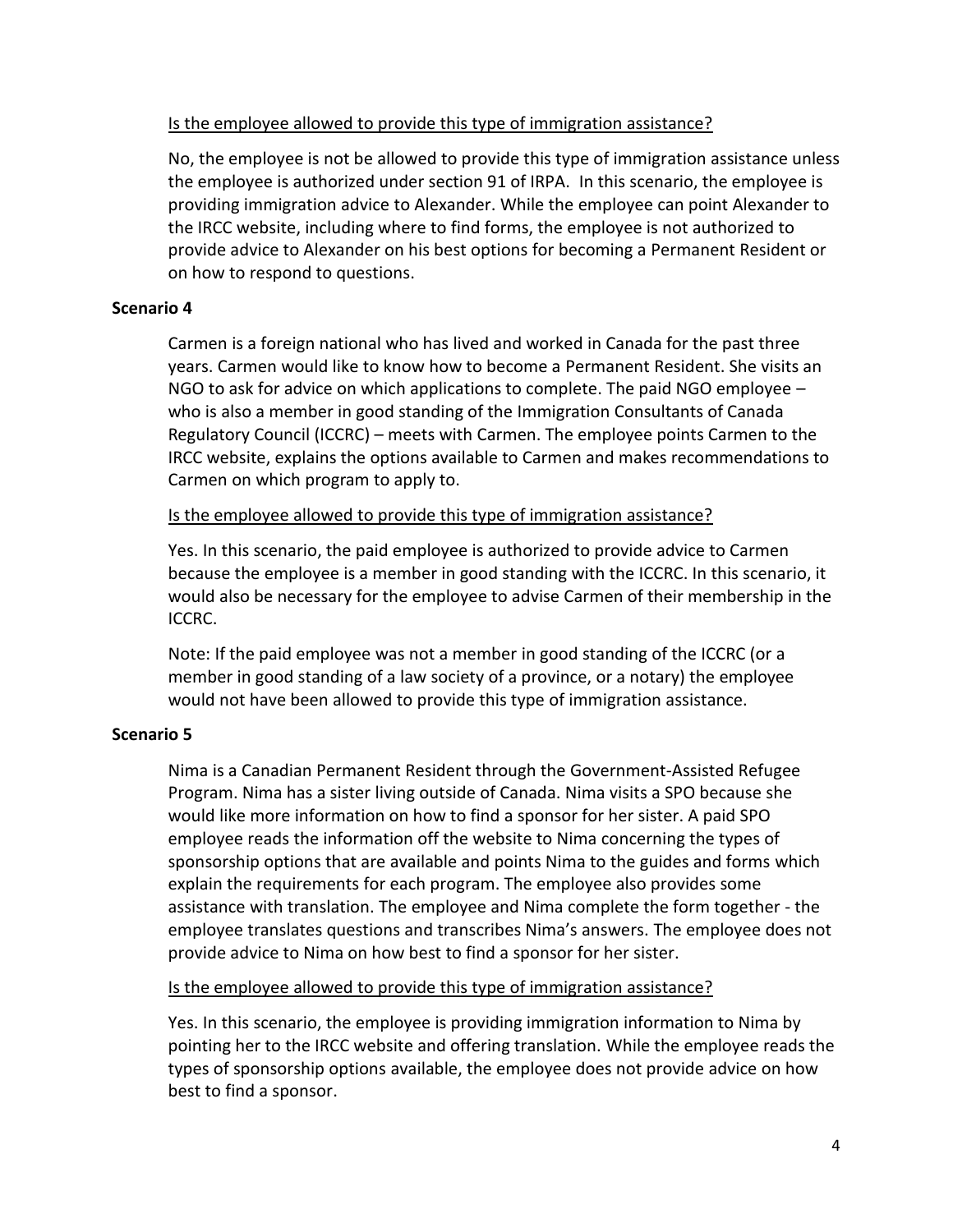### **Scenario 6**

Yara is a refugee who has been living in Canada for less than a year. Yara has a husband and children living outside of Canada. She has heard about the One-Year Window for sponsoring her family. Yara visits a SPO to seek more information on the One-Year Window. A paid SPO employee points Yara to the One-Year Window of Opportunities Provisions section of IRCC's website, reads the information in this section to Yara and points Yara to the One-Year Window Instructions Guide and form. The employee also provides some assistance with translation. In addition, Yara asks the employee for assistance completing the One-Year Window application form.

The paid employee and Yara complete the form together – the employee provides assistance by transcribing Yara's responses word-for-word onto the application form. The employee did not provide advice on how to respond to the questions.

#### Is the employee allowed to provide this type of immigration assistance?

Yes. In this scenario, Yara already knew which option she was interested in applying to and the employee provided immigration information (by pointing Yara to the relevant section on the website, the guide/form, as well as assistance with translation and transcribing responses).

#### **Scenario 7**

Peter is a refugee living in Canada. Peter has a common law partner and two children living outside of Canada. Peter would like to bring his family to Canada but is unsure how to proceed. He visits a SPO to seek advice on how best to get his family to Canada. After asking Peter a number of questions about his situation the paid SPO employee advises Peter on options and advice on how to complete forms.

#### Is the employee allowed to provide this type of immigration assistance?

No, the employee is not allowed to provide this type of immigration assistance unless the employee is authorized under section 91 of IRPA (i.e. a member in good standing of a provincial law society, the Chambre des notaires du Quebec or the ICCRC). In this scenario, the employee assessed Peter's particular situation and provided personalized advice.

## **Scenario 8**

Farid is a refugee who would like to privately sponsor his wife and child. However, Farid did not declare his wife or child in his initial application to Canada, based on advice he received in a refugee camp. Farid visits a SPO for advice on the best avenues to bring his wife and child to Canada. While the paid SPO employee has views on how Farid could proceed, the employee tells Farid that she's not authorized to provide immigration advice.

The employee points Farid to IRCC's section of the website, which outlines who is authorized to provide immigration advice or representation.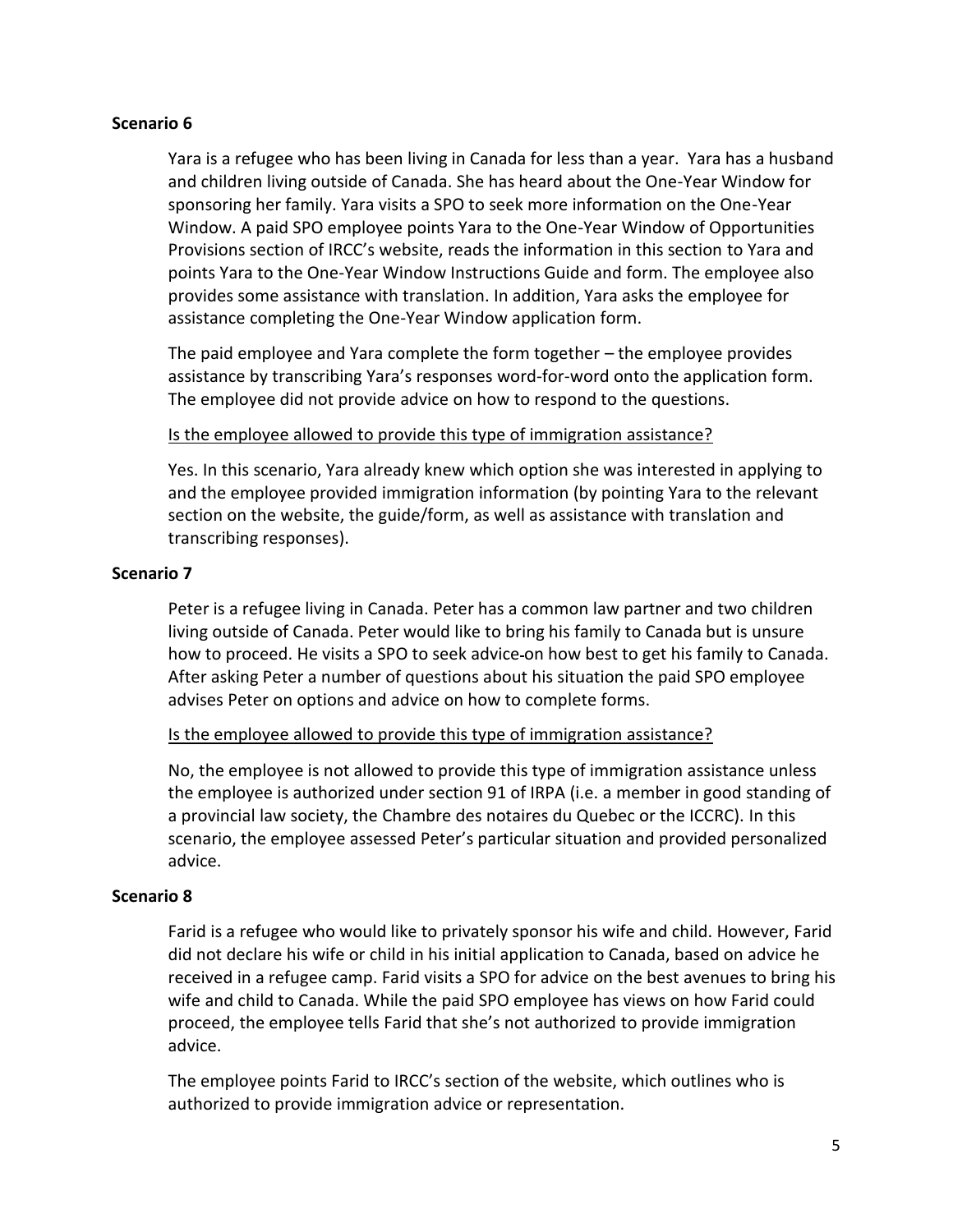## Is the employee allowed to provide this type of immigration assistance?

Yes, the paid employee recognized that Farid was seeking immigration advice and that she is not authorized to provide advice. The employee therefore pointed Farid to the IRCC section of the website (i.e. provided information) which outlines who is permitted to provide paid immigration advice.

## **Scenario 9**

Sabrina has been living in Canada as a Permanent Resident for many years. She visits a SPO for administrative support for her citizenship application form. She has a medical ground which could be a barrier to Sabina to meet the Canadian citizenship requirements. The employee helping Sabrina at the SPO is aware that there is a waiver program on compassionate grounds under the Minister's discretion and Sabrina's case may be eligible for receiving a waiver for Citizenship Grant. The employee points to the relevant portion of the IRCC website regarding waivers, without providing an assessment of whether Sabrina would likely be granted an exception.

## Is the employee allowed to provide this type of citizenship assistance?

Yes, the employee is permitted to provide this type of information, without providing an assessment of whether Sabrina would likely be granted the exception or not.

## **Scenario 10**

Onur is a Permanent Resident in Canada and he has a son who is under 18 years old. Onur went to a SPO to learn about their services for immigrants and found that the SPO provides administrative support services for completing citizenship application forms. Onur decided to seek the SPO's administrative support for completing his and his son's citizenship application form. It appears that Onur's son will be 18 year old in about two weeks and the fees for citizenship application will change once the son turns 18 years old. The employee points Onur to the IRCC website section regarding fees, as well as provides administrative support in completing the applications.

## Is the employee allowed to provide this type of citizenship assistance?

Yes, the employee provided citizenship information by pointing Onur to the IRCC website section regarding fees, as well as providing administrative support.

## **Scenario 11**

Kim is a Permanent Resident in Canada. He meets all Canadian citizenship requirements and he would like to apply to become a Canadian citizen. Kim has obtained the appropriate application form and collected all supporting documentation required. He is, however, having some difficulties understanding certain sections in the form and